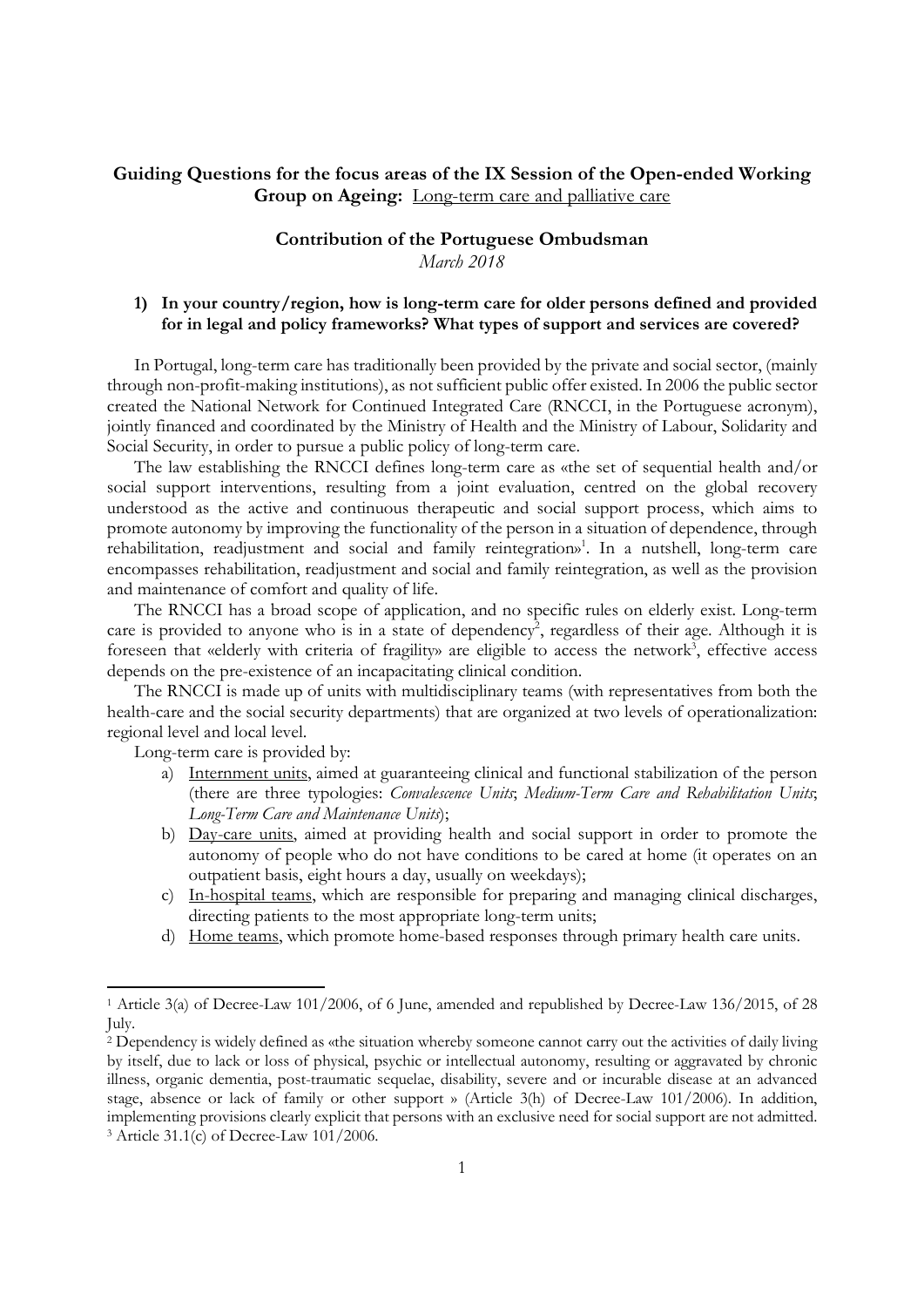In general terms, the RNCCI ensures the following services: medical attention, nursing care, physiotherapy, diagnose examinations, prescription and administration of medicines, psychosocial support, hygiene, comfort, food, socializing and leisure.

As far as the affordability of long-term public services is concerned, heed should be given to the fact that albeit the health care provisions are fully financed by the Ministry of Health, patients have to co-pay for the social services provided within a Medium-Term Care and Rehabilitation Unit or a Long-Term Care and Maintenance Unit. The amount of the co-payment is calculated according to the income of the patient's household<sup>4</sup>.

On its turns, under the private system, patients are fully responsible for the payment of the longterm care, which is usually very expensive.

#### 2) What are the specific challenges faced by older persons in accessing long-term care?

The ageing rate in Portugal has been growing up in last years while the percentage of young people (0 to 14) and of working age people (15 to 64) has been decreasing. In 2016, about 21% of Portuguese population were 65 or older, making a ratio of 148 elderly people per 100 young people. Moreover it is estimated that, in 2050 older people will represent more than 30% of the total population<sup>5</sup>. The increase of life expectancy does not necessarily mean a *healthy* life expectancy.. On the contrary, there is a high prevalence of chronic diseases or disability situations among older people and their index of dependency has evolved significantly<sup>6</sup>.

In this context, the RNCCI is currently unable to respond, in a timely manner, to all people in need. This is aggravated by the fact that the status of the "informal caregiver" is not yet recognised by law, leading to discouragement (if not even preventing) of family members or others from taking responsibility for older persons support in a home-basis<sup>7</sup>.

Three main consequences arise from those gaps:

-

a) Overcrowding of internment units – waiting lists to get a vacancy on an unit are very long and vary from region to region, which is problematic from the point of view of the principle of equality<sup>8</sup>;

<sup>4</sup> A pernicious effect results from the application of this rule as it jeopardises the access to RNCCI of the economically most vulnerable. According the relevant law, the calculation of the co-payment takes into account all income (including work, capital and real estate earnings, as well as social benefits) received by all members of elderly's household. One case recently submitted before the Portuguese Ombudsman mirrors this tproblem. An elderly, earning an old-age pension of about 400 Euros, was demanded to co-pay 650 Euros as a condition to access long-term care within a Long-Term Care and Maintenance Unit. The calculation of the co-payment took into account the patient´s sister's income of around 600 Euros, with whom the complainant lived. It turns out that the sister lived with the patient in order to help her physically (as she was deaf, mute and blind), and also to help herfinanciallysince the patient's pension was not sufficient to cover all the essential expenses incurred (for example, in what regards housing and medicines).

<sup>&</sup>lt;sup>5</sup> Statistical data on resident population in Portugal can be found at https://www.pordata.pt/Portugal.

<sup>&</sup>lt;sup>6</sup> The main causes of Years Lived with Disability (YLD) and of the Disability Adjusted Life Years (DALY) in Portugal could be found in http://www.healthdata.org/portugal.

<sup>7</sup> The legal statute of the "informal caregiver" is currently being debated in the Portuguese Parliament. The initiatives under discussion are focused on the recognition of a set of rights to the caregiver (the only right recognized by current law is the right to rest up to 90 days in a year – see below footnote 10).

<sup>8</sup> The Portuguese Ombudsman has received several complaints against the long waiting periods for access to a long-term care unit. This may have serious consequences in cases where the course of time hinders the full recovery of the patient. The problem is that patients are called on a first-come/first-served basis (and not according to clinical priorities) and the law does not foresee a maximum delay for addressing the requests, in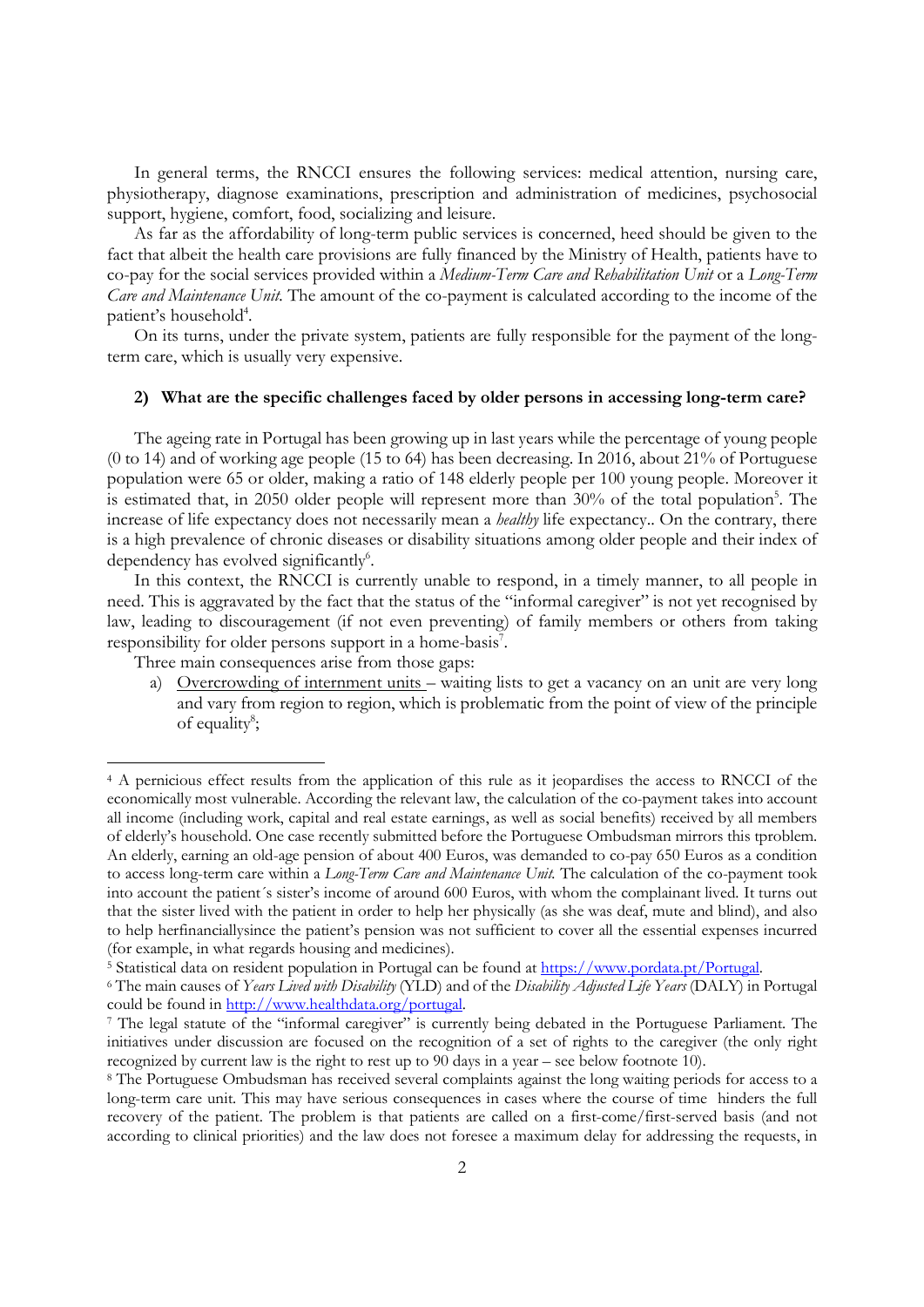- b) Abandonment and inappropriate internment for social reasons, which generate relevant public expense and great social costs – despite clinical discharge, older people remain often hospitalized because, on the one hand, there are no vacancies in the RNCCI and, on the other hand, families do not have the capacity or conditions to receive them at home, nor to pay for their stay in a long-term private unit<sup>9</sup>;
- c) Social, economic, physical and mental vulnerability of informal caregivers informal caregivers often become at a greater risk of poverty, unemployment, isolation, depression, exhaustion and stress<sup>10</sup>.
- 3) What measures have been taken/are necessary to ensure high-quality and sustainable long-term care systems for older persons, including for example:

 Sufficient availability, accessibility and affordability of services on a nondiscriminatory basis?

• High quality of services provided?

-

- Autonomy and free, prior and informed consent of older persons in relation to their long-term care and support?
- Progressive elimination of all restrictive practices (such as detention, seclusion, chemical and physical restraint) in long-term care?
- Sustainable financing of long-term care and support services?
- Redress and remedy in case of abuse and violations?

Despite the RNCCI was intended to provide structured responses to people in a state of dependency in all life stages, ten years after its creation it was evident that the majority (about 85%) of its users are older people. Special attention was then given to the ageing process through a better understanding of the phenomenon and its determining factors. In this context, a Development Plan was drawn up with a view to increase, between 2016 and 2019, the capacity of existing responses, favouring domiciliation and community responses.

contrast to what happens in access to other health care provisions, for example, hospital consultations and scheduled surgeries. The role of the Ombudsman has been to ensure that patients have access to long-term care within a time socially and clinically acceptable for their condition, if necessary, by referring the patients, free of charge, to private institutions able to provide the service of comparable quality and within the appropriate time frame.

<sup>9</sup> According to the latest data, referring to February 2018, 960 people were hospitalized in the National Health Service (NHS) for social reasons (representing 6% of the internment capacity of NHS). Most of them are older people. This represents financial costs estimated of 100 million euros in one year (see article in the daily newspaper Público – https://www.publico.pt/2018/03/17/sociedade/noticia/quase-mil-pessoas-internadaspor-nao-terem-para-onde-ir-1806992 – giving the "Social Interments Barometer" of the Portuguese Association of the Hospital Administrators as source)

<sup>&</sup>lt;sup>10</sup> Portuguese law assigns the informal caregiver the right to rest up to 90 days a year through the patient's internment in a Long-Term Care and Maintenance Unit (Article 17(3) of Decree-Law 101/2006). The Ombudsman has received many complaints from informal caregivers alleging difficulties in exercising their right to rest. Their requests are often denied on the grounds that there is no vacancy to accommodate the older person in an internment unit for the wanted periods.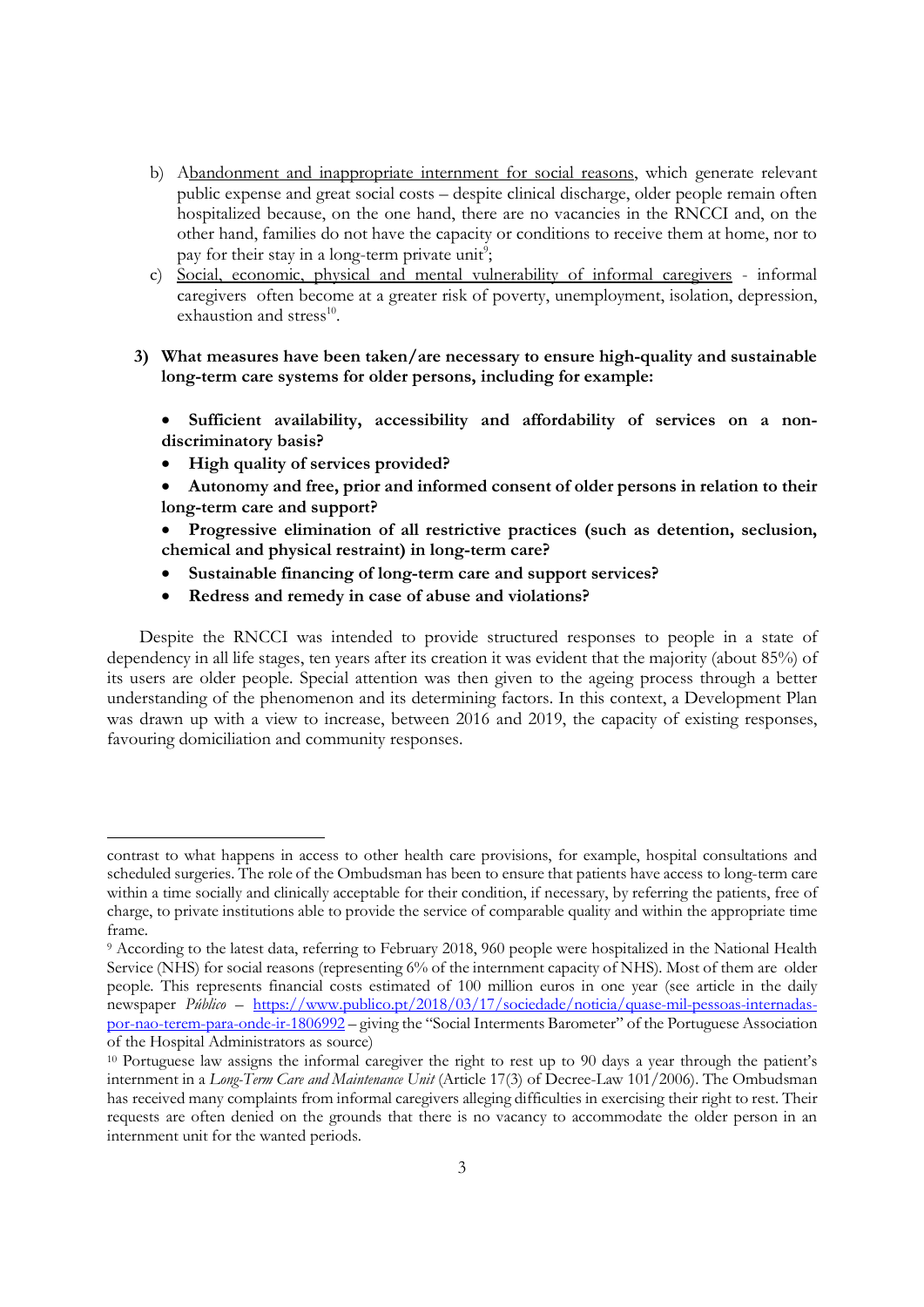This instrument – the "Development Plan of RNCCI 2016-2019"<sup>11</sup> – states several goals in order to ensure high-quality and sustainable long-term care systems. We may highlight the following:

- a) Enhance the facilities availability, by increasing vacancies in all typologies of units, especially in large urban centres<sup>12</sup>;
- b) Reinforce community responses to minimize accessibility constraints due to the overcrowding of internment units and due to the distance between the patient's home and the vacant unit (which is more critical in rural areas);
- c) Provide high standards of quality to health care systems, whether private or public;
- d) Promote awareness raising on ageing process and its determining factors, among health professionals, informal caregivers and in the society as a whole ;
- e) Promote a comprehensive care approach, grounded on evidence-based care and on diagnostic evaluation (through multidimensional and multi-professional assessment);
- f) Implement a paradigm change favouring a personalized care system, and leading to a personcentred rather than disease-centred approach,. In this regard, it is envisaged the creation of the "patient manager" with the ability to coordinate the entire trajectory of the patient and their support in all health-related decisions;
- g) Optimized the use of information technologies as a way of guaranteeing the articulation between all levels of care and of reducing costs.

A National Coordination Commission was established to guarantee the fulfilment of the targets foreseen in the "Development Plan 2016-2019" as well as the articulation of all competent entities.

As for redress of violations and without prejudice to other redress mechanisms generally available, installation and operation of private units are supervised by the State, which imposes administrative sanctions on offenders.

## 4) What other rights are essential for the enjoyment of the right to long-term care by older persons, or affected by the non-enjoyment of this right?

## Rights essential for the enjoyment of the right to long-term care

As a component of the right to health, the right to long-term care comprises two main dimensions: a positive dimension and a negative dimension.

Regarding the positive dimension, citizens are entitled to require from the State the adoption of all appropriate measures (v.g. of legislative, administrative, budgetary and judicial nature) towards the full realization of the right at stake (it is the obligation to fulfil as enshrined in international human rights law). The enjoyment of the right to long-term care thus implies the fulfilment of the right to access the health and social provisions and related facilities with sufficient availability, accessibility (physical, economic, informative) and quality.

In respect of the negative dimension, the State has the obligation of respect, refraining from interfering directly or indirectly with the enjoyment of the right, and protect, preventing third parties to interfering therewith. In this regard, Portuguese law clearly states that within the RNCCI the following rights of the person in a situation of dependency must be respected (Article 7 of Decree-Law 101/2006): right to dignity; right to preserve identity; right to privacy; right to information; right

<sup>11</sup> https://www.sns.gov.pt/wp-content/uploads/2016/02/Plano-de-desenvolvimento-da-RNCCI-2016-2019- Ofi%CC%81cial-Anexo-III.pdf.

<sup>12</sup> More than 500 new inpatient responses are planned to be available in the current year (https://www.sns.gov.pt/noticias/2017/12/29/reforco-nos-cuidados-continuados-2/).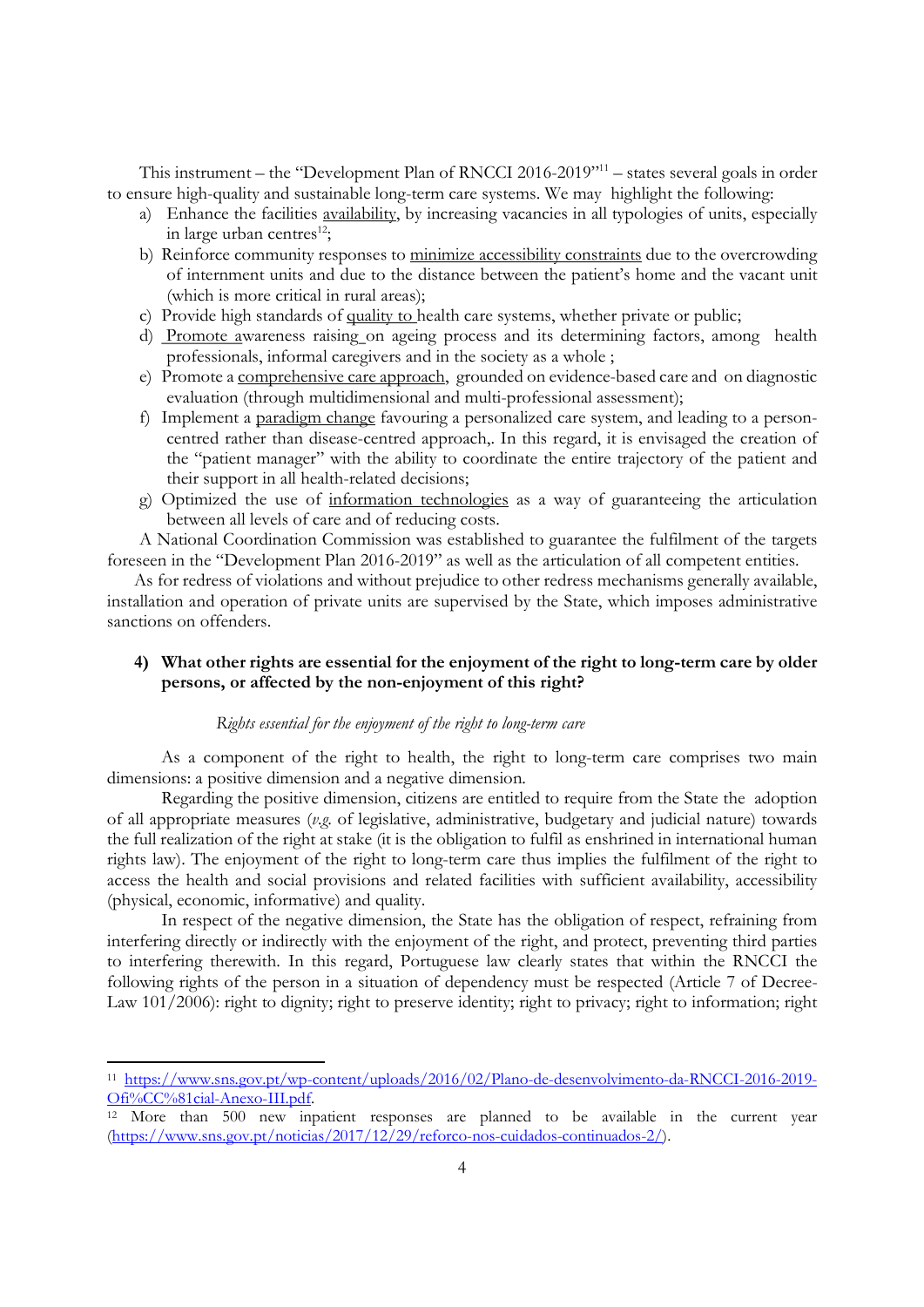to non-discrimination; right to physical and moral integrity; right to exercise citizenship; and right to informed consent.

#### Rights affected by the non-enjoyment of the right to long-term care

The non-enjoyment of the right to long-term care namely affects the right to an adequate standard of living, the right to the enjoyment of the highest attainable standard of physical and mental health, as well as, ultimately, the right to self-determination.

## 5) In your country/region, how is palliative care defined in legal and policy frameworks?

The long-term care policy is pursued through the National Network for Palliative Care (RNCP, in the Portuguese acronym) implemented in 2012, which is coordinated and fully financed by the Ministry of Health.

The law establishing the RNCP defines the palliative care as «the active, global and coordinated care , provided by specific units and teams, in hospitalization or at home, to patients suffering from an incurable or severe illness, in an advanced and progressive stage, as well as their families, with the main objective of promoting their well-being and quality of life, through the prevention and alleviation of physical, psychological, social and spiritual suffering, based on the early identification and rigorous treatment of pain and other physical problems, as well as psychosocial and spiritual problems»<sup>13</sup>.

The coordination of RNCP is carried out at national level in operational articulation with regional and local structures. At a local level, the palliative care is provided by:

- a) Palliative care units, aimed to provide care to complex acute clinical situations, namely in hospitalization (within a hospital or another health institution);
- b) In-hospital teams, aimed to support the implementation of the individual plan of care for hospitalized patients suffering from severe or incurable illness at an advanced and progressive stage;
- c) Community teams, integrated in primary health care, aimed to provide palliative care to patients at home and to support families and/or caregivers.

Pursuant to the European Association for Palliative Care (EAPC), the RNCP addresses, at current stage of development, two levels of care:

- a) The "Palliative Approach", used in services where patients with palliative needs are occasionally treated;
- b) The "Specialized Palliative Care", provided by specialized multidisciplinary teams with specialized skills focused on optimizing the patients' quality of life.

### 6) What are the specific needs and challenges facing older persons regarding end-of-life care? Are there studies, data and evidence available?

In Portugal, the palliative care organization is recent and still incipient. In order to meet the national needs the "Strategic Plan for de Development of Palliative Care for 2017 -2018" was adopted<sup>14</sup>. Accordingly, in this biennium it is therefore expected to overcome some major challenges:

<sup>13</sup> Base II(a) of Law 52/2015, of 5 September, and Article 3(b) of Decree-Law 101/2006, of 6 June, introduced therein by Decree-Law 136/2015, of 28 July.

<sup>14</sup> https://www.sns.gov.pt/wp-content/uploads/2016/11/Plano-Estrat%C3%A9gico-para-o-Desenvolvimento-CP-2017-2018-2.pdf.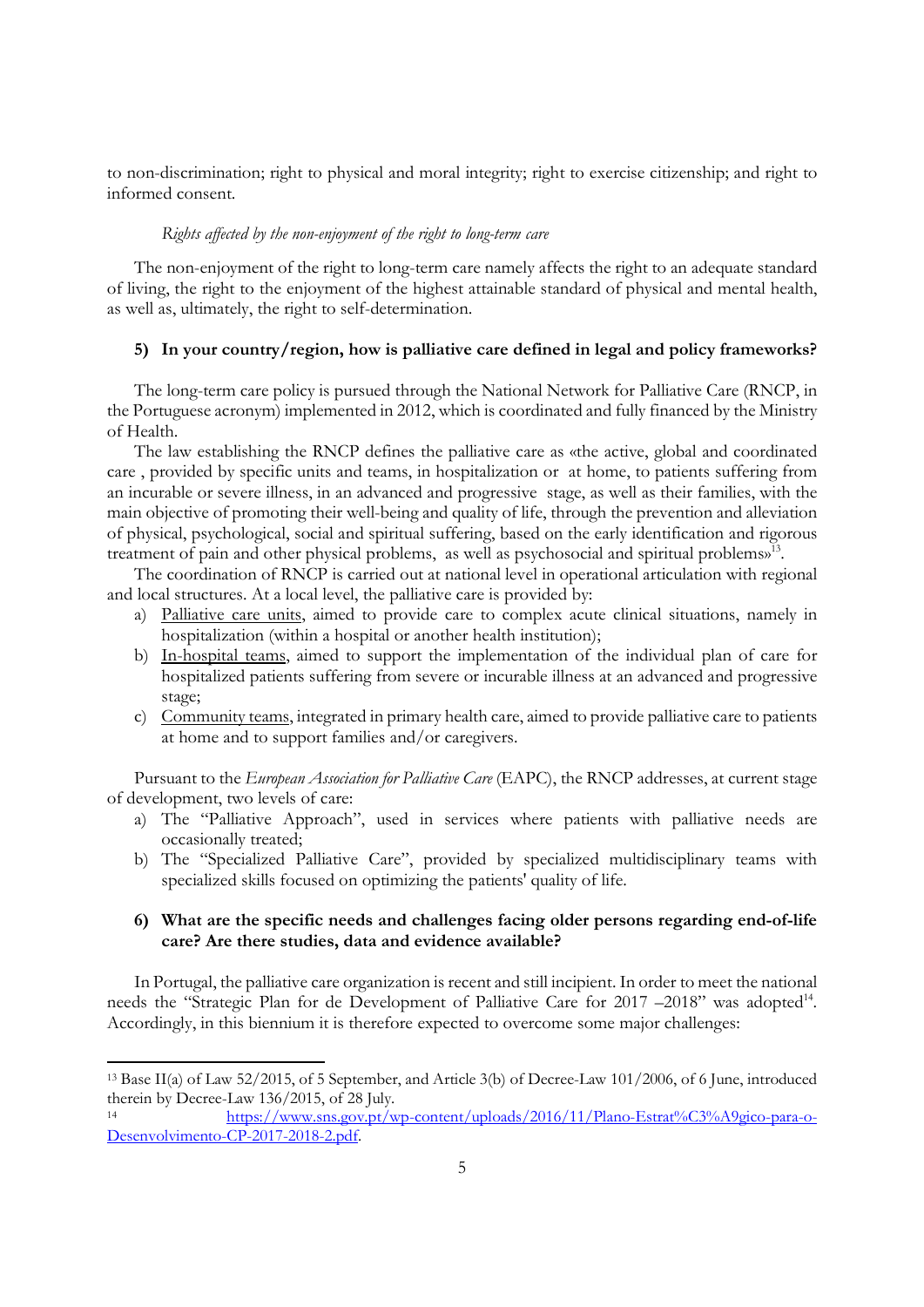- a) Understaffing and inadequate training of personnel on ageing-related issues, particularly in case of dementia (with a view to overcome this gap it is intended, on the one hand, to create mechanisms that encourage graduate and post graduate specialization on ageing and, on the other hand, to include a curricular unit dedicated to palliative care in the degrees of health professionals, such as Medicine, Nursing, Psychology, Social Work<sup>15</sup>);
- b) Inefficient articulation between the three levels of care that coexist in Portugal (primary health care, hospital health care, long-term care) ensuring the patient's easy mobility between networks according to the needs and strengthening the palliative approach carried out by all health professionals;
- c) Lack of support to the informal caregiver and the whole family of the patient;
- d) Inability of response of the community support teams.

Data on the number of patients in need of palliative care, human resources, palliative care units and capacity, can be found in the content of the Strategic Plan.

## 7) To what extent is palliative care available to all older persons on a non-discriminatory basis?

The legal framework on this matter is overarching. There are no specific rules on the access of the older people to palliative care.

In order to guarantee equality of access to palliative care, the Base Law on Palliative Care stipulates that «no citizen may be disadvantaged or discriminated on the basis of his/her economic situation, area of residence or pathology<sup>16</sup>. In alignment with the international human rights law and the Portuguese Constitution, discrimination based on other grounds, such as age, is also obviously proscribed.

## 8) How is palliative care provided, in relation to long-term care as described above and other support services for older persons?

Although the RNCCI and the RNCP are independent, the units of RNCCI may provide palliative actions, depending on the needs, as a part of promoting the well-being of users<sup>17</sup>.

## 9) Are there good practices available in terms of long-term care and palliative care? What are lessons learned from human rights perspectives?

From an human rights perspective, one may underline the following existing practices:

<sup>15</sup> In this regard, it should be noted that the Portuguese Ombudsman had received complaints from gerontologists who complained about the absence of legal regulation on Gerontology as a profession, relying on a Parliament's recommendation addressed to the Government (Parliamentary Resolution 92/2013, of 31 May). The Ombudsman considered that this is a matter for political decision – domain that is outside the institution's mandate – and closed the file.

<sup>16</sup> Base V(2) of Law 52/2012, of 5 September.

<sup>17</sup> Base XIV(3) of Law 52/2015, of 5 September and Article 34(4) of Decree-Law 101/2006, of 6 June, introduced therein by Decree-Law 136/2015, of 28 July.